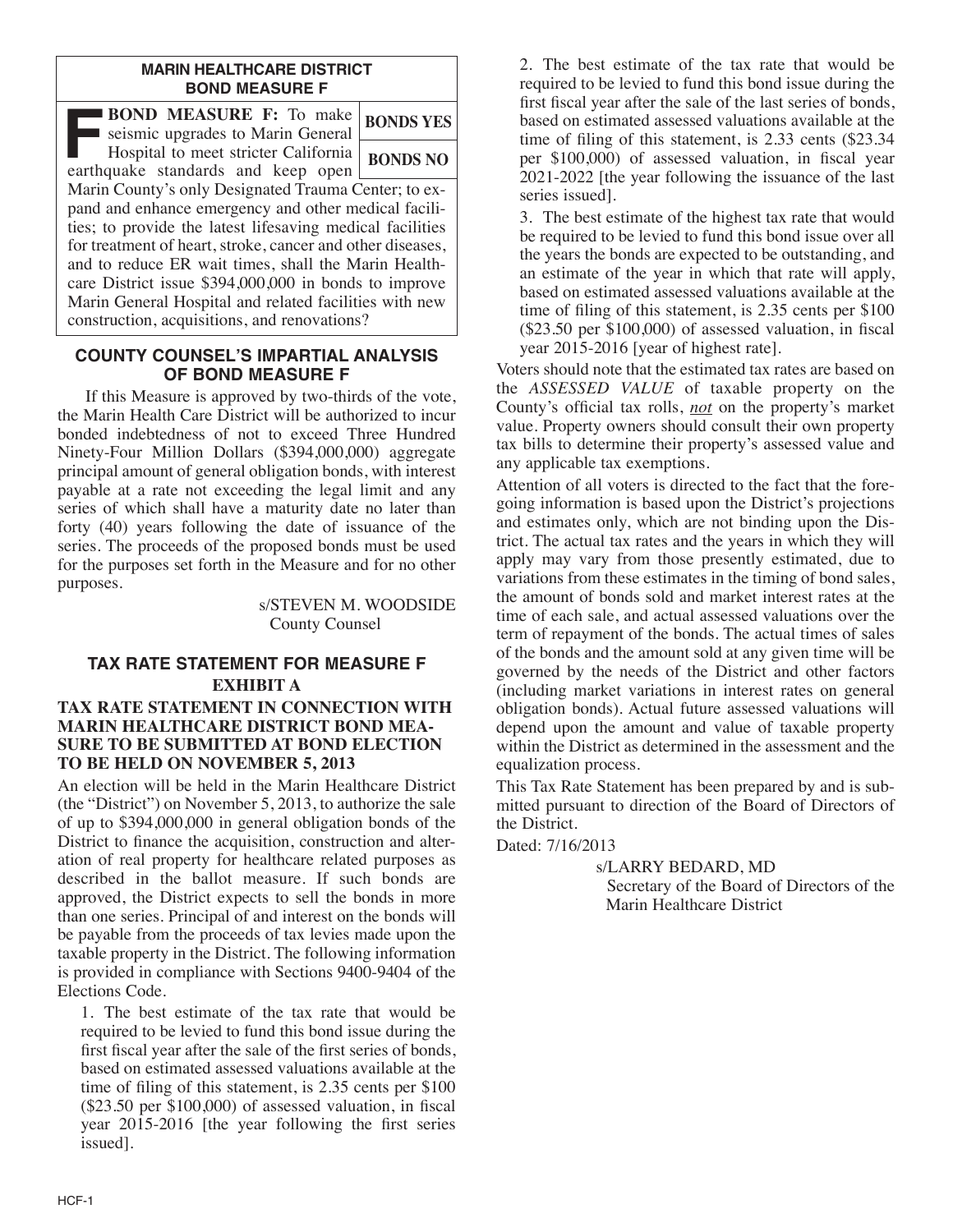# **ARGUMENT IN FAVOR OF MEASURE F**

Owned by the residents of Marin County, Marin General Hospital is Marin County's only designated Trauma Center providing the highest level of emergency care to our local community. Without Marin General, victims of severe injuries and victims of heart attacks and hemorrhagic strokes would have to travel more than 30 minutes to another hospital, greatly increasing risk and lowering survival rates.

The State of California has mandated that Marin General be seismically upgraded to withstand a major earthquake. If not, state law requires the hospital to be closed. The hospital opened in 1952 to serve a community of 49,000 people; today Marin General serves more than 250,000 residents. As our community's only publicly owned hospital, all net revenue is reinvested locally to provide the best quality healthcare for our community.

Measure F has been placed on the ballot to provide hospital facilities that are able to withstand a major earthquake and to expand the hospital's capacity to provide life-saving services to critically ill patients. Measure F will provide the technology and facilities for the most advanced treatments of heart disease, strokes, diabetes, cancer, and other diseases.

Measure F will enable Marin General Hospital to attract and retain the best doctors, nurses and specialists to work in our community.

Private donations and hospital reserve funds will pay for part of the cost of hospital construction and projects. Measure F will cost homeowners about \$10 per month and is deductible on state and federal taxes.

Every penny from this measure must stay in our community to complete the hospital. No funds can be taken away by the State or be used for other purposes like administrators'salaries. An independent Citizens Oversight Committee will ensure funds are spent properly.

Please vote Yes.

s/MARY JANE BURKE

Marin County Superintendent of Schools

s/PAULA PILECKI

Executive Director, Spectrum LGBT Center

s/THOMAS FREDERICK WELLS, JR.

President and CEO, San Rafael Chamber of Commerce s/KATIE RICE

Marin County Board of Supervisors, District 2

#### s/LEN RIFKIND

Larkspur City Councilmember

## **REBUTTAL TO ARGUMENT IN FAVOR OF MEASURE F**

Recent headlines read: Marin General Hospital fined \$100,000 for patient death; MGH fined another \$75,000 for another patient death. MGH officials must address problems underlying these medical mishaps instead of asking taxpayers for \$400 Million for a building that far exceeds seismic upgrades. Such upgrades can be accomplished for much less, we do not need the Taj Mahal planned by the overpaid CEO.

The salary for the CEO was over \$1 million in 2010, but his new salary is secret. Since the Hospital is leased for virtually no money – the Operations are secretive despite public ownership.

Proponents are asking for money now, although seismic upgrades are not due for 10 years. Why, because next year they plan to lease out the Hospital for 30 years and they do not want taxpayers to know that before the vote on this bond.

This bond money will free cash for excessive administrator's salaries.

This bond is for bricks and mortar – not for better doctors and nurses like the Pro argument asserts. Doctors may support it, because if they do not, they will not get hospital contracts.

The average taxpayer will pay over \$7,000 for this bond; and \$500,000 for the advertising to promote it.

Any Citizens Oversight Committee is powerless to do anything but watch money being spent.

Kaiser patients get nothing.

MGH must be transparent, and not give away the hospital again for 30 years – as planned next year. They should make patient care the priority.

Please vote No.

Marin United Taxpayers Association by JOE SALAMA, President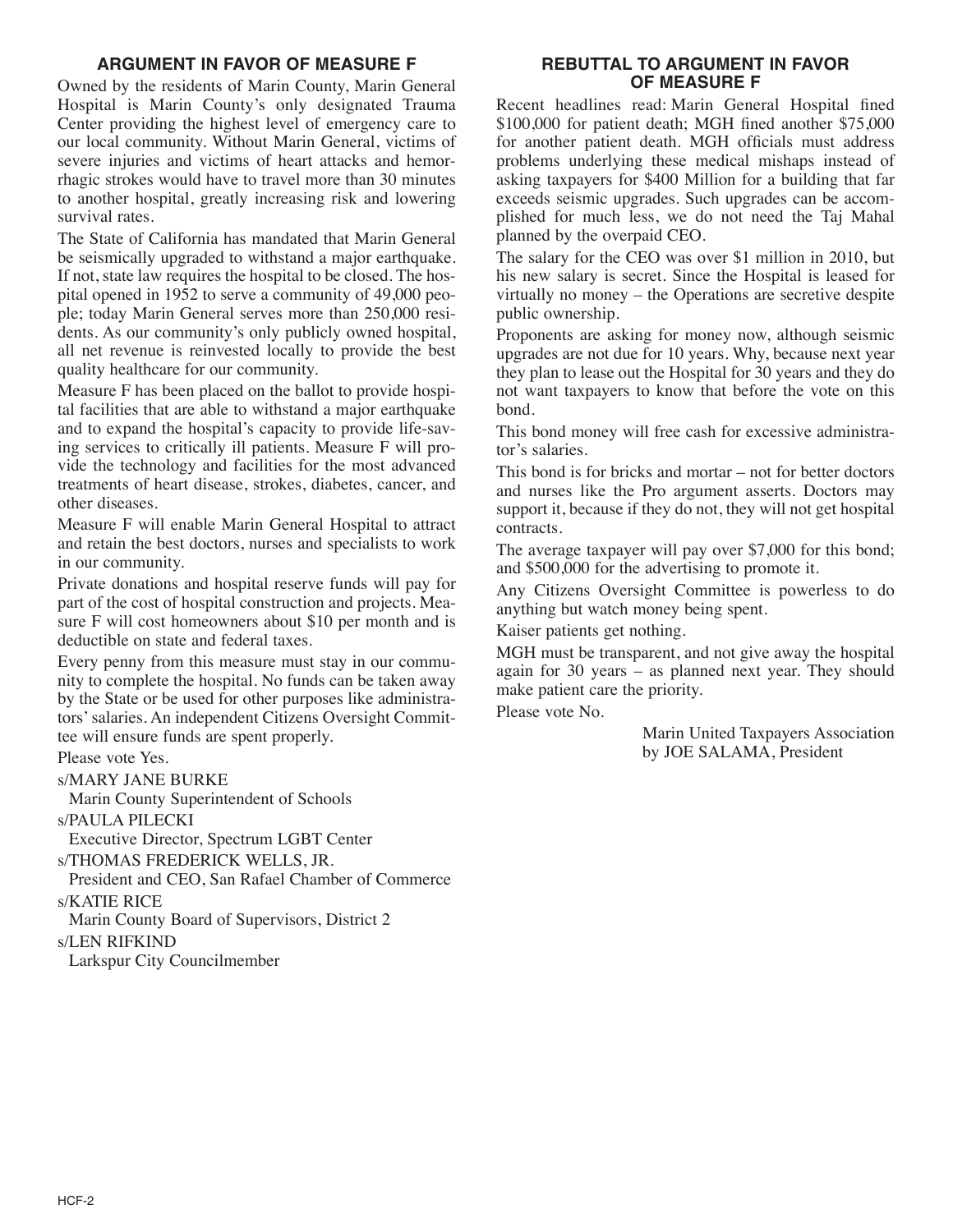## **ARGUMENT AGAINST MEASURE F**

 Marin General should NOT get ANY public money because it is operated by a closed, private Board, with a \$1.2 million CEO and Board Members with known financial conflicts of interest. The CEO and Board operate MGH for their own interest, not the public's.

 The "payback" of this bond will cost taxpayers about \$24 million a year interest alone (\$2 million a month) for the next 30 years.

 The average Marin property owner will pay \$7,000 additional property taxes over the bond's life, adding to existing, huge tax burdens.

 Kaiser patients get nothing from this huge tax/ bond.

 Facts: While the public Healthcare District owns  $MGH - it$  "leases" if for virtually no rent – to a private corporate Board:

- The Lease that we were bamboozled into 20+ years ago was so bad that the Legislature outlawed those "lease" giveaways for no rent, absent a public vote.
- That bad Lease cost Marin taxpayers over \$500+ Million; money that should have built a new Hospital.
- The plan is to build costly private doctor offices, not just hospital upgrades.
- The Board set aside \$400,000 of public funds to "buy" your votes with advertising for this bond.

 What the promoters are not telling you is that if they get this bond, next year they will extend the bad Lease 30 more years – it is already drafted.

 Per national rankings of 400 regional hospitals in US News and World Report, MGH ranks in the 70 percentile of patient satisfaction. MGH recently has been plagued with complaints to State authorities. The CEO of MGH should be working to improve the level of service rather than to build a monolith we cannot afford, or to increase his salary.

 Please Vote NO. Require transparency and public accountability first.

> Marin United Taxpayers Association by JOE SALAMA, President

# **REBUTTAL TO ARGUMENT AGAINST MEASURE F**

The lone opponent of Measure F is deliberately misleading voters with false and inaccurate claims.

Here are the facts:

The cost of Measure F for the average household is about \$10 per month, a fraction of the cost of your cable bill, and it is tax deductible.

Marin County healthcare leaders, including Kaiser, support Measure F.

As Marin County's designated trauma center, accident victims, and victims of strokes, heart attacks or serious injuries are brought to Marin General regardless of insurance.

State law requires that our 60 year old hospital be replaced with a new seismically safe facility that can remain operational after a catastrophic earthquake.

Measure F will replace aging facilities and ensure the best possible trauma and emergency medical treatment, facilities and equipment.

By law, every penny generated by Measure F must stay in Marin County to rebuild and modernize Marin General. No funds can be used for other purposes. No money can be spent on administrator salaries or Board members.

An extraordinary coalition of Marin County leaders support Measure F including doctors, nurses, firefighters, police, business leaders and many others because it is the most cost effective way to ensure continued access to high quality life-saving healthcare services in our community.

It is impossible to predict when you will need emergency medical care. Measure F is an investment in our community that will ensure Marin residents have access to the best possible trauma services and other vital medical care and facilities.

Please vote Yes on Measure F.

s/JASON WEBER

Fire Chief, County of Marin

s/MIKE GIANNINI

Battalion Chief, Emergency Medical Officer

s/MICHELLE TRACY

RN, MA, CEN- Director of Trauma and ED Services s/JEFFREY DIETZ

MGH, Chair, Department of emergency medicine s/MARJORIE BELKNAP, M.D.

Member, Senior Access Board of Directors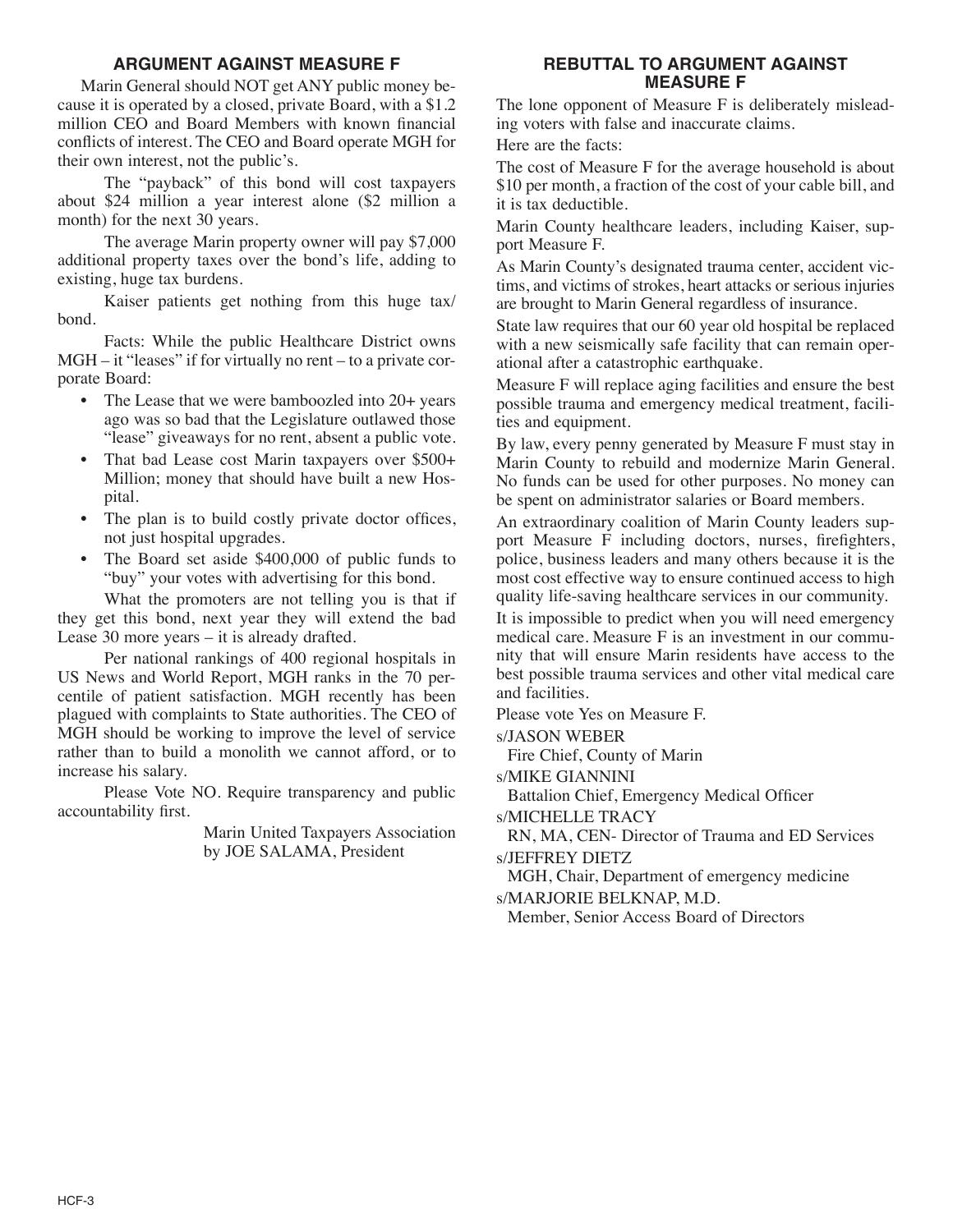## **FULL TEXT OF MEASURE F RESOLUTION OF THE BOARD OF DIRECTORS OF THE MARIN HEALTHCARE DISTRICT CALLING FOR AN ELECTION UPON THE ISSU-ANCE OF BONDS TO BE CONSOLIDATED WITH THE UNIFORM DISTRICT ELECTION OF NOVEMBER 5, 2013**

#### **Resolution # 2013-004**

 WHEREAS, in accordance with the provisions of Section 32300 of the Health and Safety Code, in the judgment of the Board of Directors (the "Board") of the Marin Healthcare District ("District"), the financing and refinancing of the acquisition, construction, and alteration of certain property and structures necessary for the purposes of the District reasonably requires an expenditure in excess of existing funds and in exess of an amount which can be reasonably raised by the regular annual assessment of the District and, in the opinion of the Board, a special assessment would be inadvisable;

 WHEREAS, the Board is specifically authorized to call an election for the purpose of submitting to the electors the question of whether bonds of the District shall be issued and sold for the purpose of raising money for the purposes hereinafter set forth;

 WHEREAS, it is desirable that the election to determine whether the bonds shall be issued and sold be consolidated with such other election or elections as may be held on the same day in the same territory or in territory that is in part the same;

 WHEREAS, the Election Code requires at Section 9400 *et seq*., that a tax rate statement be contained in all official publications and ballot pamphlets prepared, sponsored or published by the District which relate to the measure;

 WHEREAS, this Board desires to authorize the filing of a ballot argument in favor of the measure to be submitted to the voters at the election; and

 WHEREAS, in the judgment of the Board, it is advisable to submit to the electors of the District the question whether bonds of the District shall be issued and sold for the purpose hereinafter specified:

 NOW, THEREFORE, the Board of Directors of the Marin Healthcare District hereby resolve:

 1. The Board hereby finds that the above recitals are true and correct.

 2. The Board hereby calls an election upon the issuance of not to exceed \$394,000,000 aggregate principal amount of general obligation bonds of the District, which bonds shall bear interest payable at a rate not exceeding the legal limit (at the current time twelve percent (12%) per annum), and any series of which shall have a maturity date no later than forty (40) years following the date of issuance of such series.

 3. Pursuant to Health and Safety Code Section 32301, a special election shall be held within the boundaries of the Marin Healthcare District on November 5, 2013 (the "Election"), for the purpose of submitting to the registered voters of the District the following measure (the "Measure"):

To make seismic upgrades to Marin General Hospital to meet stricter California earthquake standards and keep open Marin County's only Designated Trauma Center; to expand and enhance emergency and other medical facilities; to provide the latest lifesaving medical facilities for treatment of heart, stroke, cancer and other diseases, and to reduce ER wait times, shall the Marin Healthcare District issue \$394,000,000 in bonds to improve Marin General Hospital and related facilities with new construction, acquisitions, and renovations?

Yes\_\_\_\_\_\_ No\_\_\_\_\_\_ 4. Pursuant to Section 1 of Article XIIIA of the Constitution of the State of California and Health and Safety Code Section 32302, the Measure shall become effective only if two-thirds of the votes cast on the Measure are in favor thereof. If the measure passes by said two-thirds vote, then bonds in an aggregate principal amount not exceeding \$394,000,000 may be issued for the purpose set forth in the Measure. Principal of and interest on said bonds shall be collected and paid in accordance with Section 32312 of the Health and Safety Code.

 5. The District hereby finds that the bonded indebtedness proposed herein, together with all outstanding bonded indebtedness of the District, shall not exceed two and one-half percent (2.5%) of the assessed value of all taxable property in the District, as shown by the last equalized assessment roll of the County of Marin (the "County"), in accordance with Section 32308 of the Health and Safety Code.

 6. Pursuant to Government Code Section 53410, the Board hereby provides the requisite accountability measures. The bond proceeds shall apply only to the single purpose identified in the Measure. The District shall create an account into which the bond proceeds shall be deposited. The Board hereby directs the District's Chief Financial Officer to file with the Board an annual report as required by Government Code Section 53411 no later than the first January 1 following the issuance of the bonds and at least once a year thereafter.

 7. This order of election and the foregoing specifications of the election order are made pursuant to Health and Safety Code Section 32300 *et seq*., and the Registrar of Voters of the County is hereby requested to take all steps to call and hold the election in accordance with law and these specifications. The Board of Supervisors of the County is authorized and requested to canvass the returns of the election pursuant fo Section 10411 of the Elections Code.

 8. The Board of Supervisors of the County is requested to order consolidation of the Election with such other elections as may be held on the same day in the same territory or in territory that is in part the same.

 9. The Secretary of the Board is hereby directed to deliver, no later than August 9, 2013 (which date is at least 88 days prior to the date set for the Election), one certified copy of this Resolution to the Registrar of Voters of the County and one certified copy to the Clerk of the Board of Supervisors of the County.